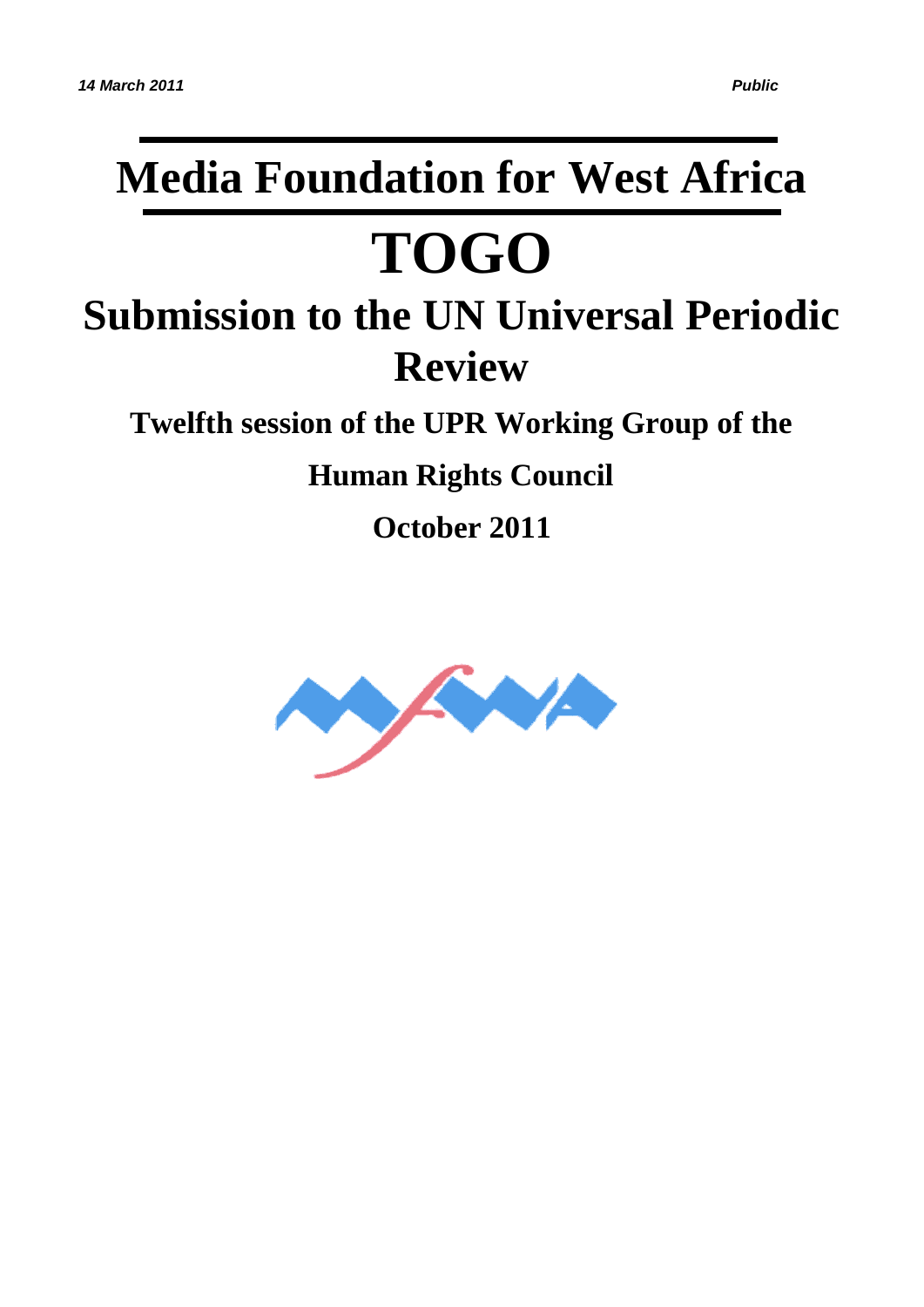# **Executive Summary**

In this submission, **Media Foundation for West Africa** provides information under sections [B, C and D] as stipulated in the *General Guidelines for the Preparation of Information under the Universal Periodic Review:*<sup>1</sup>

- Under section B, **Media Foundation for West Africa** gives an overview of the media landscape and legal framework in Togo
- Section C highlights **Media Foundation for West Africa's** concerns about press freedom violations, attacks on journalists and the use of criminal sanctions against the media
- In section D, **Media Foundation for West Africa** makes a number of recommendations for action by the government. Each section sets out recommendations to address the areas of concern.

 $\overline{a}$ 

*<sup>1</sup> Contained in Human Rights Council Decision 6/102, Follow-up to Human Rights Council resolution 5/1, section I adopted 27 September 2007.*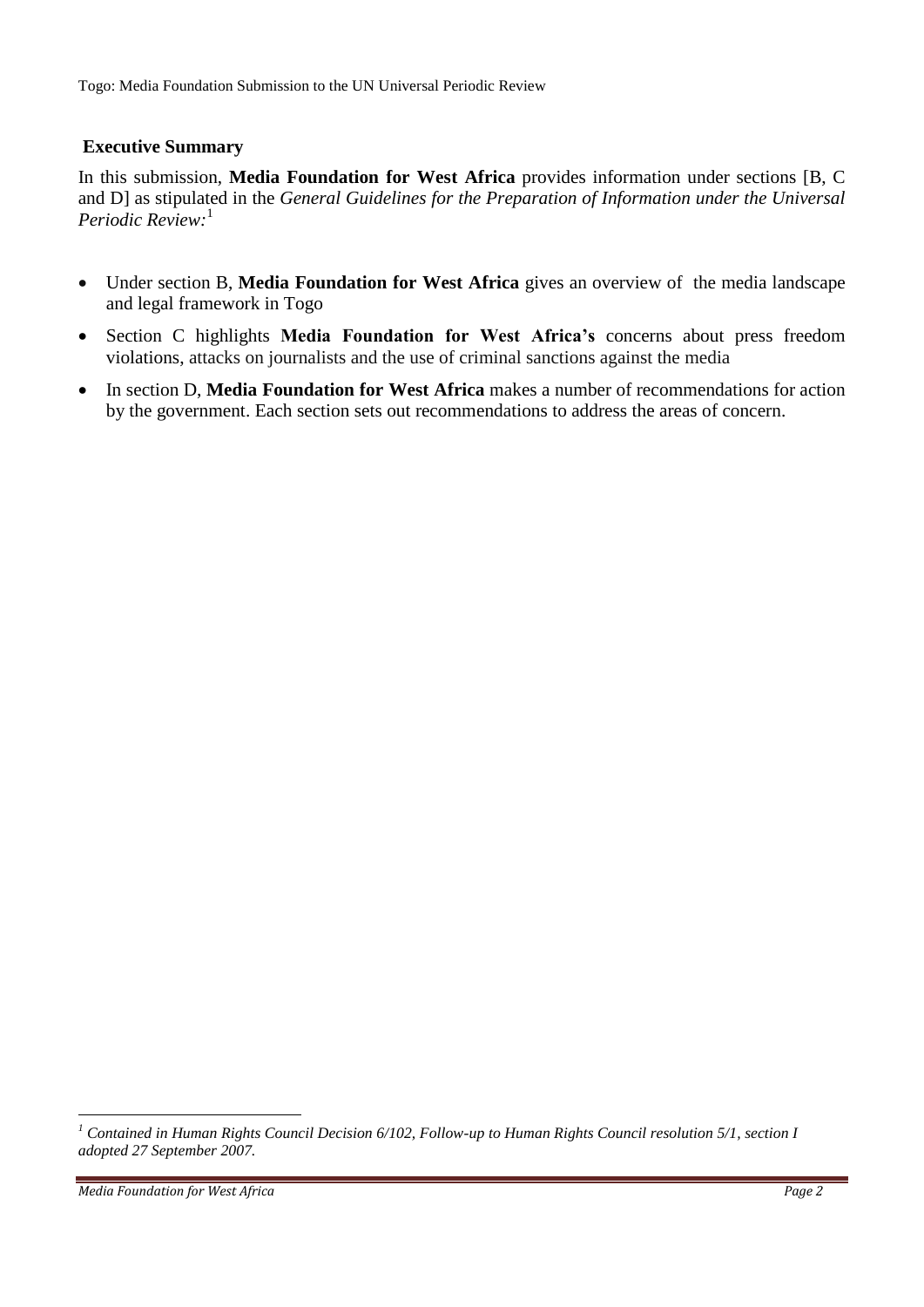Togo: Media Foundation Submission to the UN Universal Periodic Review

#### **[TOGO] Media Foundation for West Africa submission to the UN Universal Periodic Review Twelfth Session of the UPR Working Group, October, 2011**

# **B. Media Landscape and legal framework:**

Togo is estimated to have more than 90 radio stations of which nearly a dozen are faith-based, 9 television channels, one of which is public, and more than 250 newspapers about thirty of which appear more or less regularly. The High Authority for Audiovisual and Communication (HAAC) is the country"s media regulatory body while the Togolese Media Observatory (OTM), is the media selfregulatory body, established by journalists themselves in 1999. The High Authority of Audiovisual and Communications (HAAC) was established by the constitution to provide for the freedom of the press, ensure ethical standards, and allocate frequencies to private television and radio stations.

The Togolese constitution provides for freedom of speech and of the press under Articles 25 and 26. **Article 25** of the constitution states:

*'Every person has the right to freedom of thought, conscience, religion, opinion and expression. These rights and freedoms will be exercised with respect for the rights of others, public order and norms provided by law or regulation'.*

# **Article 26:**

*'Freedom of the press is recognised and guaranteed by the State. It shall be protected by the law. Every person has the right to produce and disseminate information and opinions orally, in writing or through any other means, within such limits as are defined by law'.*

*The media cannot be subjected to any preliminary authorisation, be cautioned or censured or hindered. It can be banned only by a court decision. Furthermore, Article 84 of the constitution provides that further rules to protect freedom of the press and access to information shall be provided by law.*

However, **Article 82** of the Press and Communication Code imposes a fine of between USD **\$1,000 – \$2,000** against any journalist found guilty of **'broadcasting or publishing any information at variance with reality'** with the aim of manipulating the conscience or misrepresenting information or facts. In addition, any reproduction by a national media house or broadcasting of **'news contrary to reality'**, published or broadcast by a foreign media is punishable by a fine of between **USD \$1,000 – \$4,000** including suspension from publishing or broadcasting between a period of fifteen days to three months.

On Friday October 30, 2009, the National Assembly voted on a bill to amend Law **2004-021 of December 15, 2004** establishing the High Authority of Audiovisual and Communications (HAAC). The new law gave the authority more powers than it had initially. The law stipulates that the High Authority, after a formal public notice, may, among others, "make final withdrawal of licence with seizure of equipment" and "suspend a newspaper from appearing on the stands for six months in addition to the withdrawal of the press card". This law also gives the HAAC the prerogative to "organise hearing sessions for media practitioners who may commit serious offences"

#### **C. Press freedom violations:**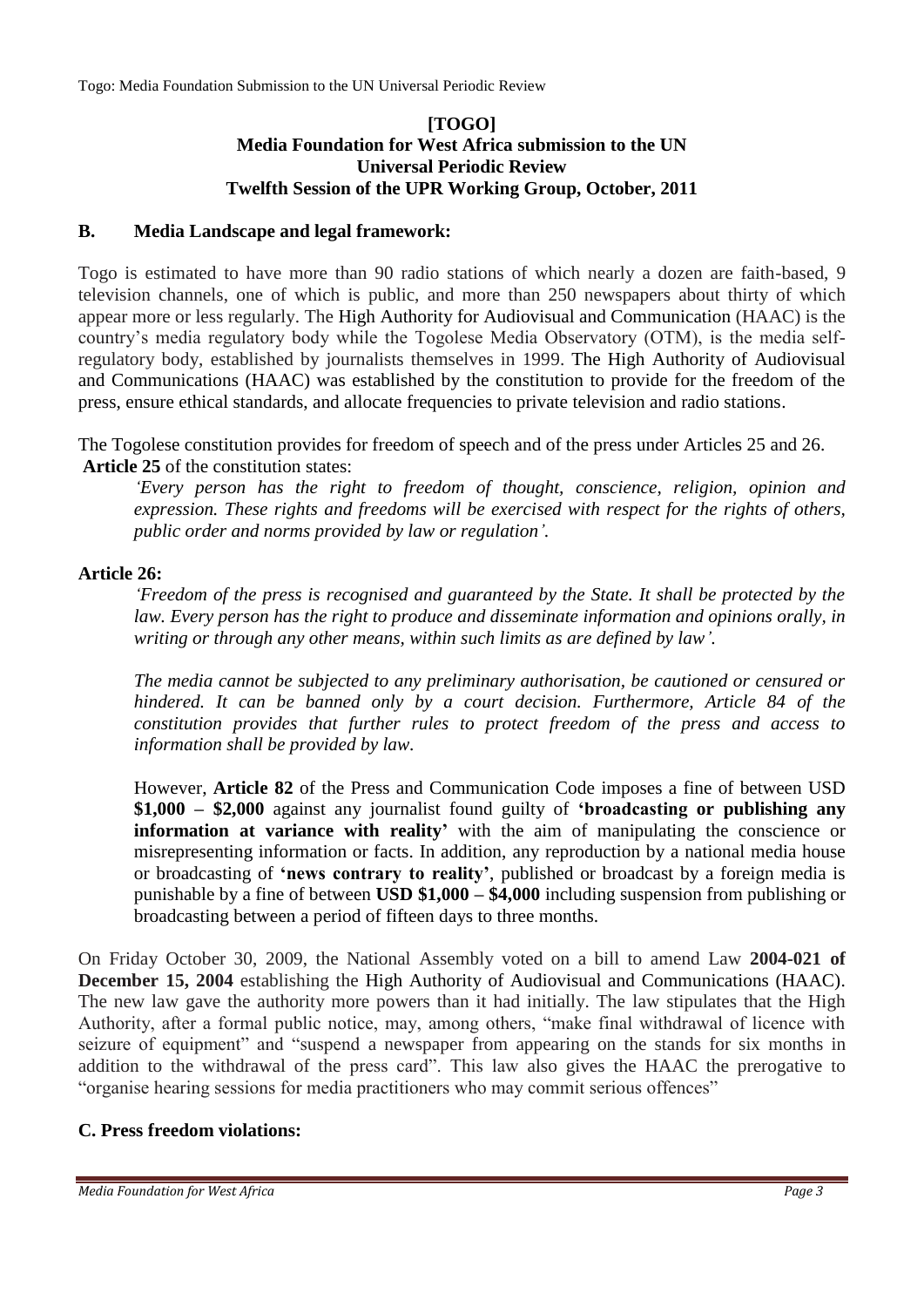Togo: Media Foundation Submission to the UN Universal Periodic Review

#### **Attacks on journalists**

In spite of the laudable efforts made to guarantee media rights and reduce violations, in 2009, the MFWA documented series of attacks on journalists.

On March 23, 2009, Mr. Lucien Djossou Messan, managing editor of *Le Combact du Peuple*, a privately-owned newspaper was arrested and detained at the headquarters of the Criminal Investigations Department (CID) in Lome, capital of Togo. The arrest and subsequent detention of the journalist was on the orders of Colonel Atcha Mohammed Tikikpina, Minster of Security and Civil Protection. The newspaper has been consistent in exposing the excesses of the minister and on March 23, published an article which accused the minister for "blatantly violating the rights of Togolese citizens and foreigners living on Togolese soil"<sup>2</sup>

On July 15, 2009, Gilles Gbabga, a reporter of *Radio Metrpolys*, a privately-owned FM station, was reported to have been violently assaulted by military personnel in Lome, the capital of Togo. Military men from the Field Engineers Regiment of the Togolese Army attacked Gbagba with shovels and pickaxes they were using to repair a road in front of the French Cultural Centre in Lome. The men also punched, kicked and beat the journalist with their belts. Gbagba suffered his ordeal when he inquired about a dispute between him and the military officers, which had resulted in the breaking of the windscreen of his car.

Meanwhile, a protest march organised by the Association of Human Rights Journalists (JDHO) in solidarity with the reporter was thwarted by the officers of the National Gendarmerie. The Gendarmerie prevented the group from presenting a petition to the Minister of Security and Civil Protection, Colonel Atcha Mohammed Titikpina. The officers ordered the journalists to discontinue their protest threatening to beat them up.<sup>3</sup>

On August 10, 2010, the Union of Independent Journalists of Togo (UJIT) issued a statement to the Togolese authorities demanding protection of its members to enable them carry out their legitimate duties without fear or intimidation. The statement noted that while some of its members have received threatening telephone calls, certain radio stations and newspapers have been under surveillance, from persons suspected to be security operatives. The MFWA"s correspondent reported that nine members of the UJIT were targeted for expressing their opinions on various radio stations. The journalists are Francis Pédro Amuzun and Justin Anani of privately-owned *Le Crocodile* newspaper, Zeus Aziadouvo of *Liberté newspapers*, Olivier Glakpé of *Le Correcteur*, Jérôme Sossou of *Triangle des Enjeux*, Augustin Amega of *Le Canard Indépendant*, Ferdinand Ayité of *Journal Alternative*, Isidore Akolor of *Actu Express* and Marcel Agbédokou of *Radio X solaire*.

#### **Arbitrary suspension and revocation of licenses**

The MFWA"s correspondent reported several instances of arbitrary suspension and revocation of licenses by the HAAC. On January 9, 2007, *Radio Victoire* a privately-owned FM radio station in Lome was suspended for 15 days by the High Authority of Audiovisual and Communications (HAAC), for an alleged unprofessional misconduct. According to HAAC, the station "chose not to respect advice and opinion of the media regulator" regarding the contents of the programme after several recommendations and warnings". However, the management of *Radio Victoire* argued that it was

*Media Foundation for West Africa Page 4*

 $\overline{a}$ 

*<sup>2</sup> MFWA's Annual State of the Media Report, 2009- Alerts and Updates on Togo, pg 144 3 Ibid, page 144 -145*